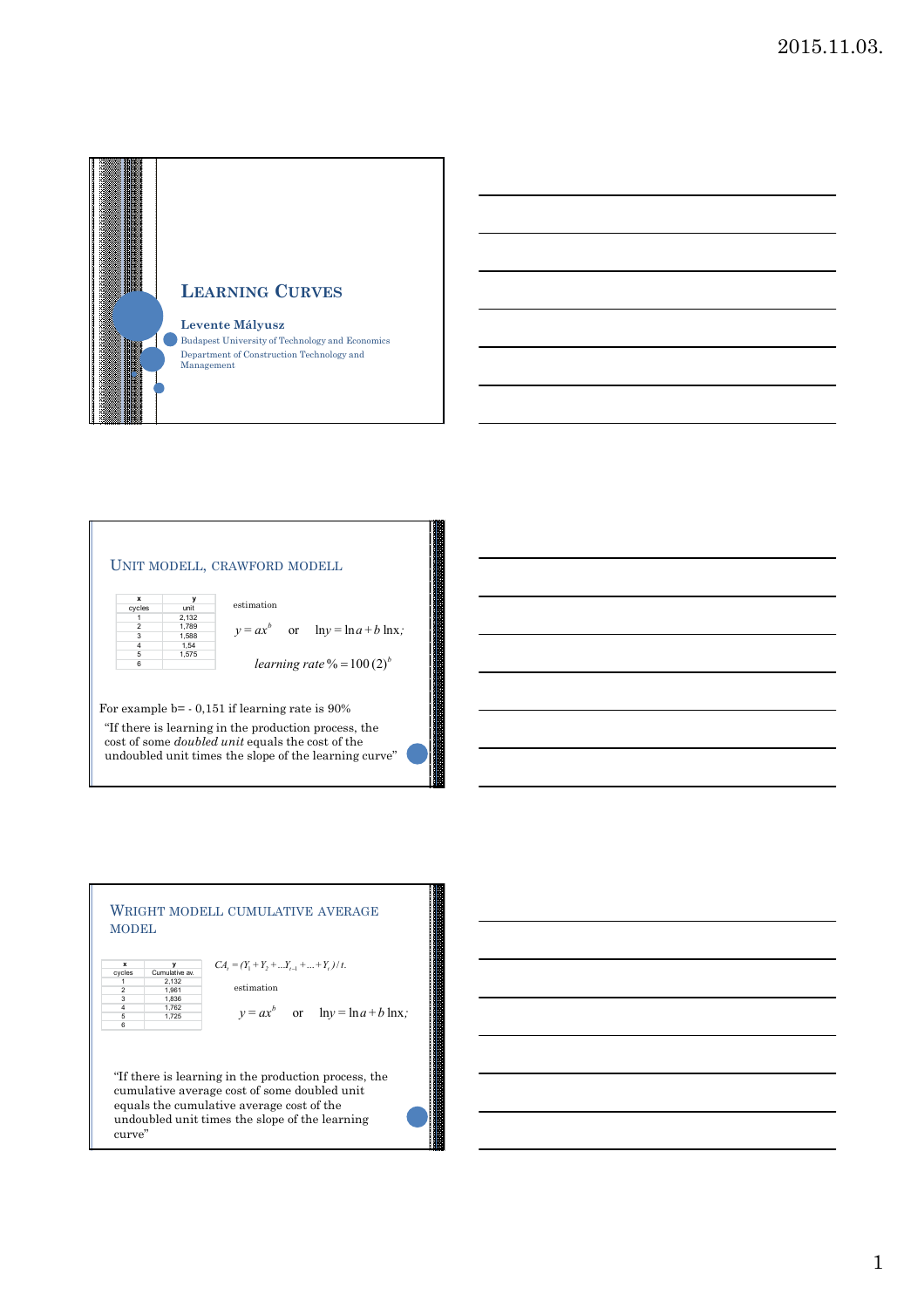|        |      | Cumulative |
|--------|------|------------|
| Cycles | Time | Average    |
| 1      | 1    |            |
| 2      | 1,8  | 0,9        |
| 3      | 2,54 | 0,85       |
| 4      | 3,24 | 0,81       |
| 5      | 3,91 | 0,78       |
| 6      | 4,57 | 0,76       |
| 7      | 5,21 | 0,74       |
| 8      | 5,83 | 0,73       |



## LEARNING CURVE, BASICS

 $y = ax^{\log_2 r}$ 

where

- $\circ$  "a" is the time required to complete the first cycle
- $\circ$  "y" is labour hours, the time required to complete cycle *x*
- $\bullet$  "x" is the cycle number
- $\circ$  "r" rate of learning
- $\circ$  Since  $\alpha$ <sup>"</sup> monoton increasing,  $\alpha$ <sup>"</sup> <1,  $\alpha$ <sup>"</sup> pozitive,  $\,$  ,y" monoton decreasing.



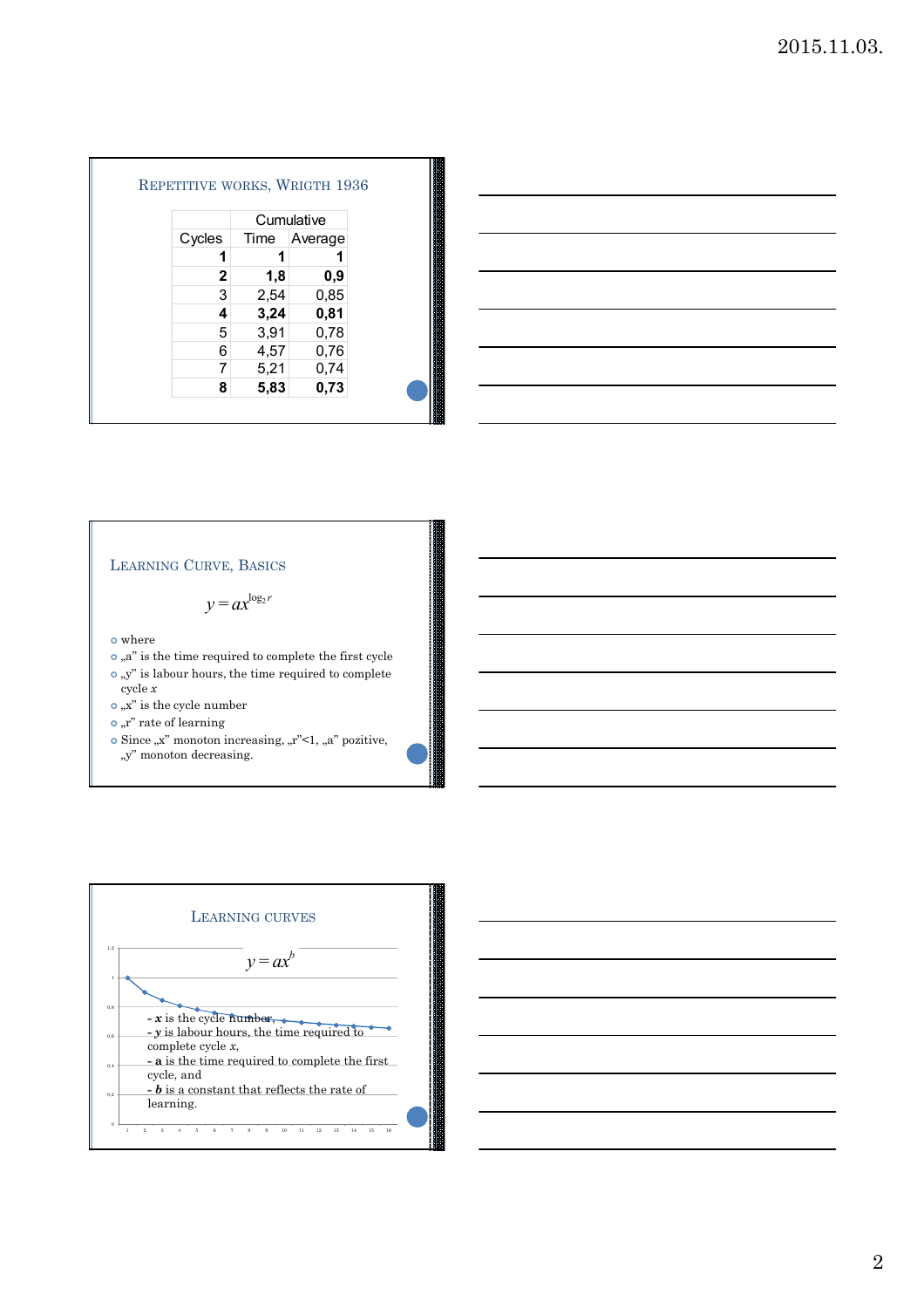TransfornATIONS

\nCUMULATIVE AVERAGE

\nMOVING AVERAGE

\nEXPONENTIAL AVERAGE

\n
$$
CA_t = (Y_1 + Y_2 + ... Y_{t-1} + ... + Y_t) / t.
$$

\nMA\_t = 
$$
(Y_t + Y_{t-1} + Y_{t-2}) / 3
$$

\nEA\_t = 
$$
\alpha Y_t + (1 - \alpha)EA_{t-1}
$$





3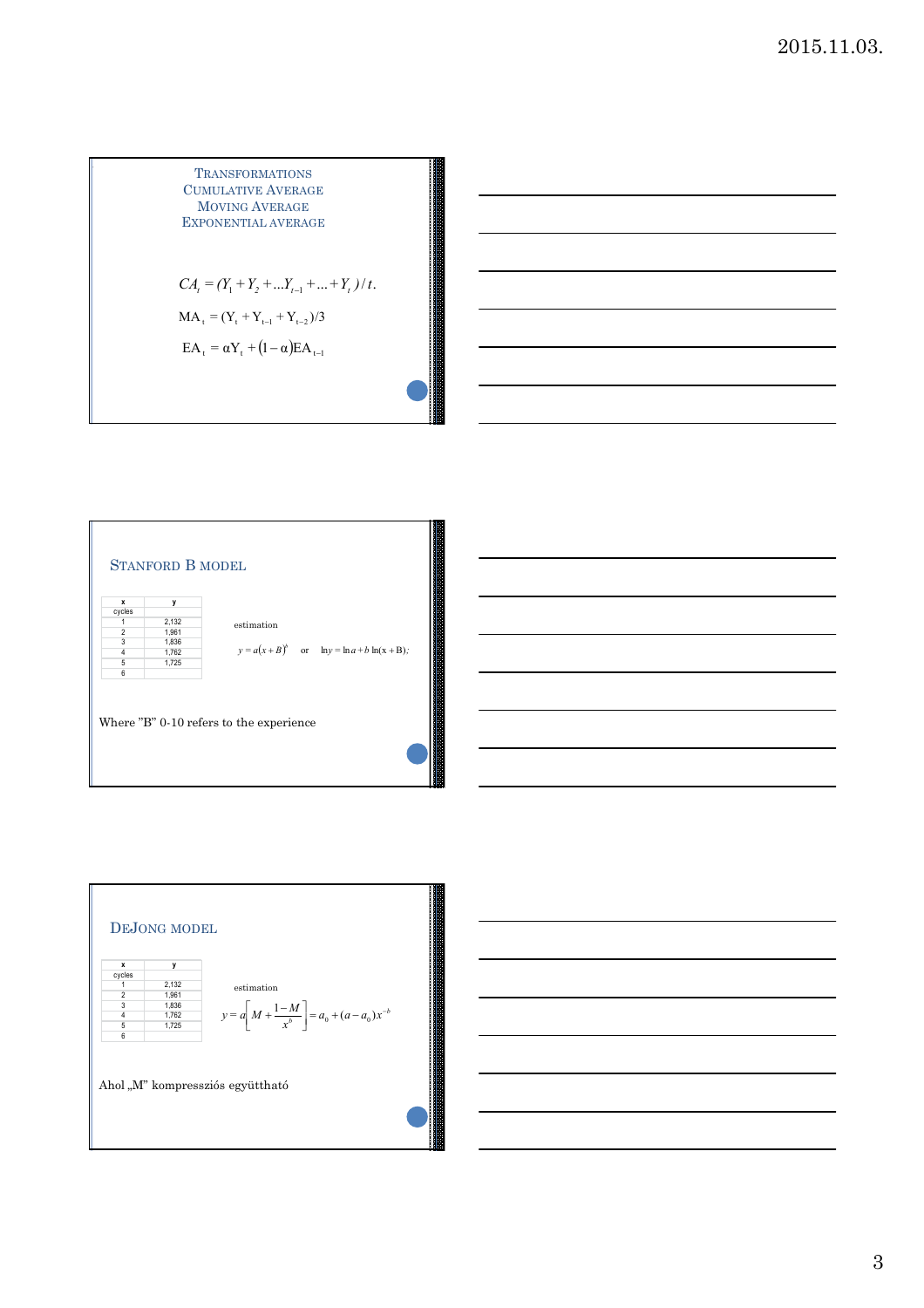



|             |      | Cumulative |
|-------------|------|------------|
| Cycles      | Time | Average    |
| 1           | 1    |            |
| $\mathbf 2$ | 1,8  | 0,9        |
| 3           | 2,54 | 0,85       |
| 4           | 3,24 | 0,81       |
| 5           | 3,91 | 0,78       |
| 6           | 4,57 | 0,76       |
| 7           | 5,21 | 0,74       |
| 8           | 5,83 | 0,73       |



4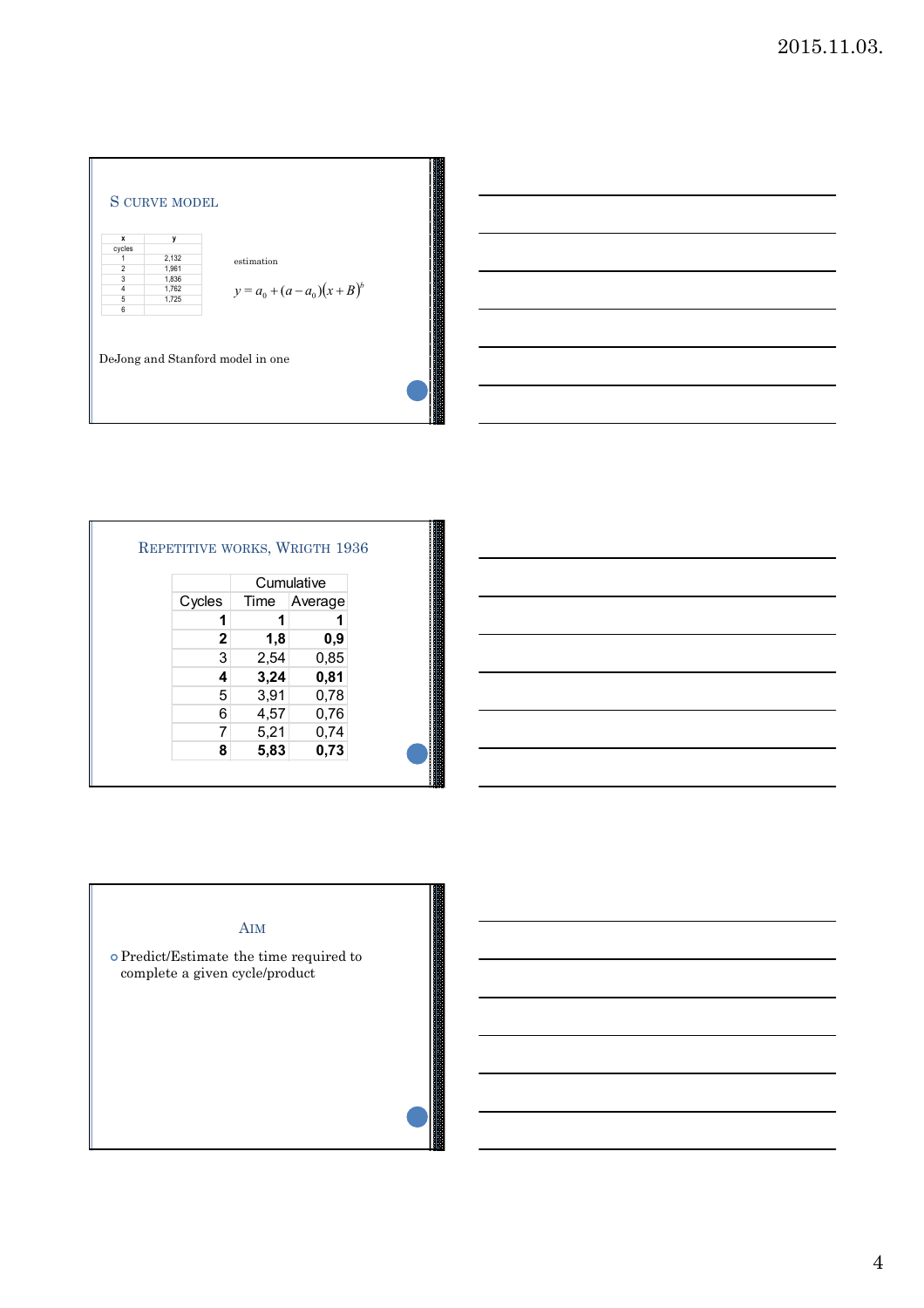









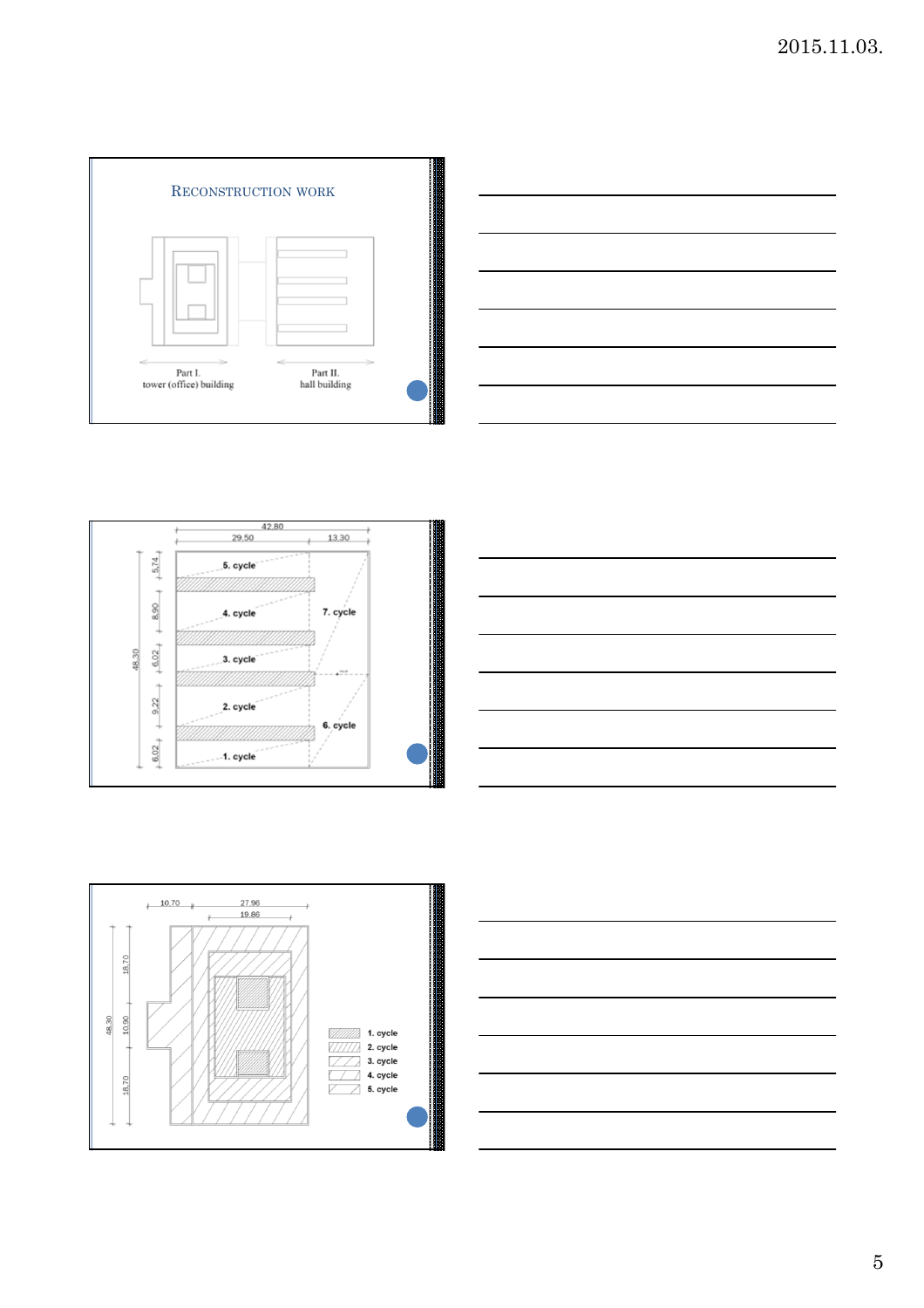| cycles                    | Unit  | <b>CA</b> | MA    | Exp. Av. 0,5 |
|---------------------------|-------|-----------|-------|--------------|
|                           | 2,132 | 2,132     | 2,132 | 2,132        |
| $\boldsymbol{\mathsf{2}}$ | 1,789 | 1,961     | 1,961 | 1,961        |
| 3                         | 1,588 | 1,836     | 1,836 | 1,775        |
| 4                         | 1,54  | 1,762     | 1,639 | 1,658        |
| 5                         | 1,575 | 1,725     | 1,568 | 1,617        |
| 6                         | 1,546 | 1,608     | 1,554 | 1,582        |
|                           | 1,541 | 1,558     | 1,554 | 1,562        |



| cycles | Original | <b>UNIT</b> | CA    | MA    | EA; 0,5 |
|--------|----------|-------------|-------|-------|---------|
|        | 2,132    | 2,084       | 2,137 | 2,184 | 2,161   |
| 2      | 1,789    | 1,807       | 1,946 | 1,911 | 1,908   |
| 3      | 1,588    | 1,663       | 1,842 | 1,767 | 1,773   |
| 4      | 1,54     | 1,567       | 1,771 | 1,671 | 1,684   |
| 5      | 1,575    | 1,497       | 1,718 | 1,601 | 1,617   |
| 6      | 1,546    | 1,442       | 1,676 | 1,546 | 1,565   |
|        | 1,541    | 1,397       | 1,642 | 1,5   | 1,522   |

| ,我们也不会有一个人的事情。""我们的人们,我们也不会有一个人的人,我们也不会有一个人的人,我们也不会有一个人的人,我们也不会有一个人的人,我们也不会有一个人的<br>第一百一十一章 我们的人,我们的人们的人们,我们的人们的人们的人们,我们的人们的人们的人们,我们的人们的人们,我们的人们的人们,我们的人们的人们,我们的人们的人 |  |  |
|----------------------------------------------------------------------------------------------------------------------------------------------------------------------|--|--|
|                                                                                                                                                                      |  |  |
| <u> 1989 - Andrea Andrew Maria (h. 1989).</u>                                                                                                                        |  |  |
|                                                                                                                                                                      |  |  |
|                                                                                                                                                                      |  |  |
|                                                                                                                                                                      |  |  |
|                                                                                                                                                                      |  |  |
|                                                                                                                                                                      |  |  |
|                                                                                                                                                                      |  |  |
|                                                                                                                                                                      |  |  |
|                                                                                                                                                                      |  |  |

| cycles         | <b>UNIT</b> | CA    | MA    | $EA$ ; 0.3 | $EA$ ; 0.5 |
|----------------|-------------|-------|-------|------------|------------|
|                |             |       |       |            |            |
| 1              | 0,048       | 0,005 | 0,052 | 0,038      | 0,029      |
| $\overline{2}$ | 0,018       | 0,015 | 0.05  | 0,051      | 0,053      |
| 3              | 0,075       | 0,006 | 0,069 | 0,024      | 0,002      |
| $\overline{4}$ | 0,027       | 0,009 | 0,032 | 0,013      | 0,026      |
| 5              | 0,078       | 0,007 | 0,033 | 0,024      | $\Omega$   |
| 6              | 0,104       | 0,068 | 0,008 | 0,035      | 0,017      |
| 7              | 0,144       | 0,084 | 0,054 | 0,039      | 0,04       |
| Accuracy 1-5   | 0,246       | 0,042 | 0,236 | 0.15       | 0,11       |
| Accuracy 6-7   | 0,248       | 0,05  | 0,062 | 0,074      | 0,057      |

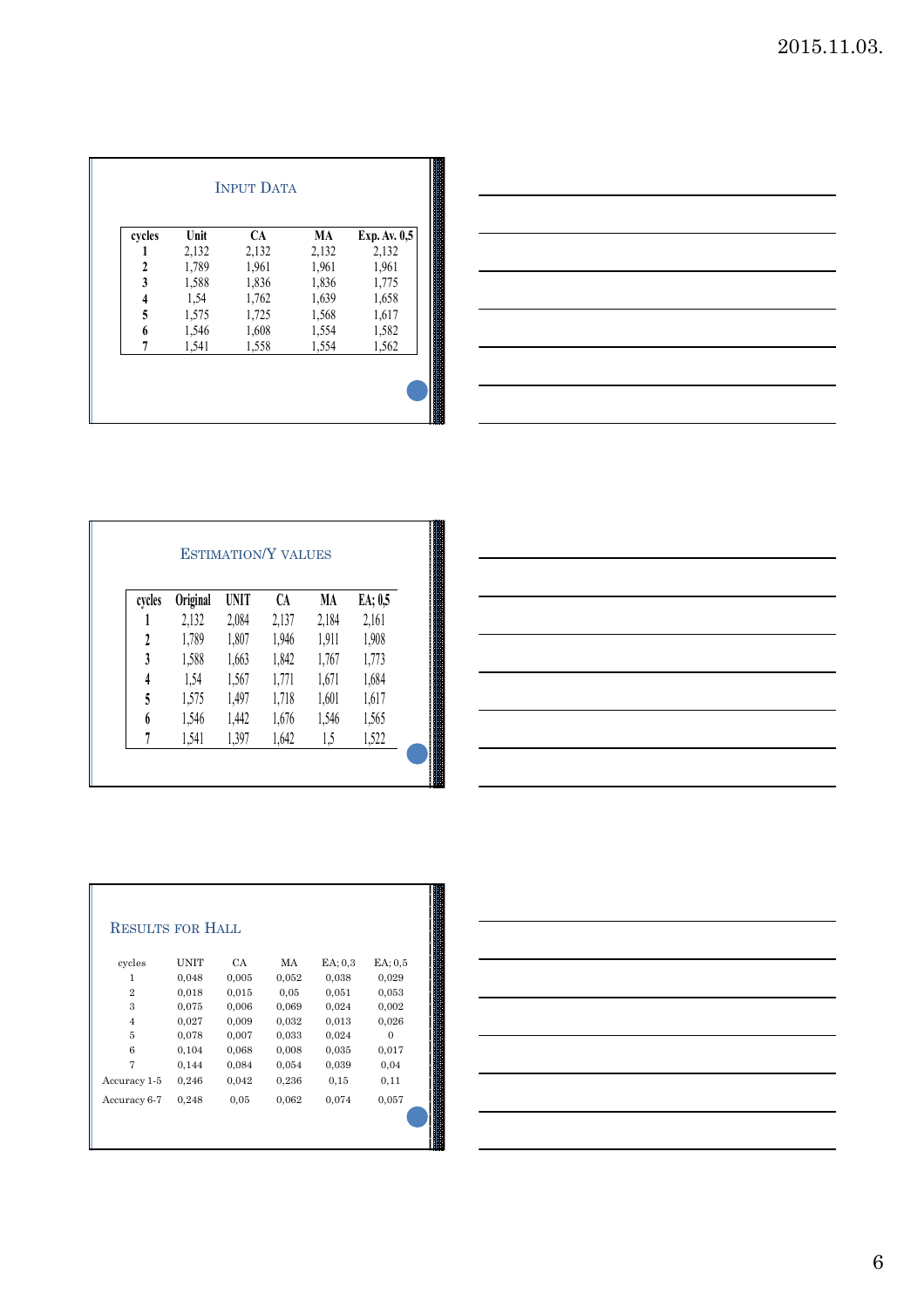| $EA$ : $0.5$<br><b>WMA</b><br>MA<br>0,052<br>0,074<br>0,088 | CA.   |                      | cycles         |
|-------------------------------------------------------------|-------|----------------------|----------------|
|                                                             | 0,009 | <b>UNIT</b><br>0,122 | 1              |
| 0,065<br>0,062<br>0,082                                     | 0,012 | 0.144                | $\overline{2}$ |
| 0,057<br>0,023<br>0,144                                     | 0,01  | 0.061                | 3              |
| 0,008<br>0,058<br>$\Omega$                                  | 0,002 | 0,025                | $\overline{4}$ |
| 0,058<br>0.03<br>0,063                                      | 0,009 | 0,069                | 5              |
|                                                             |       |                      |                |
|                                                             |       |                      | Accuracy       |